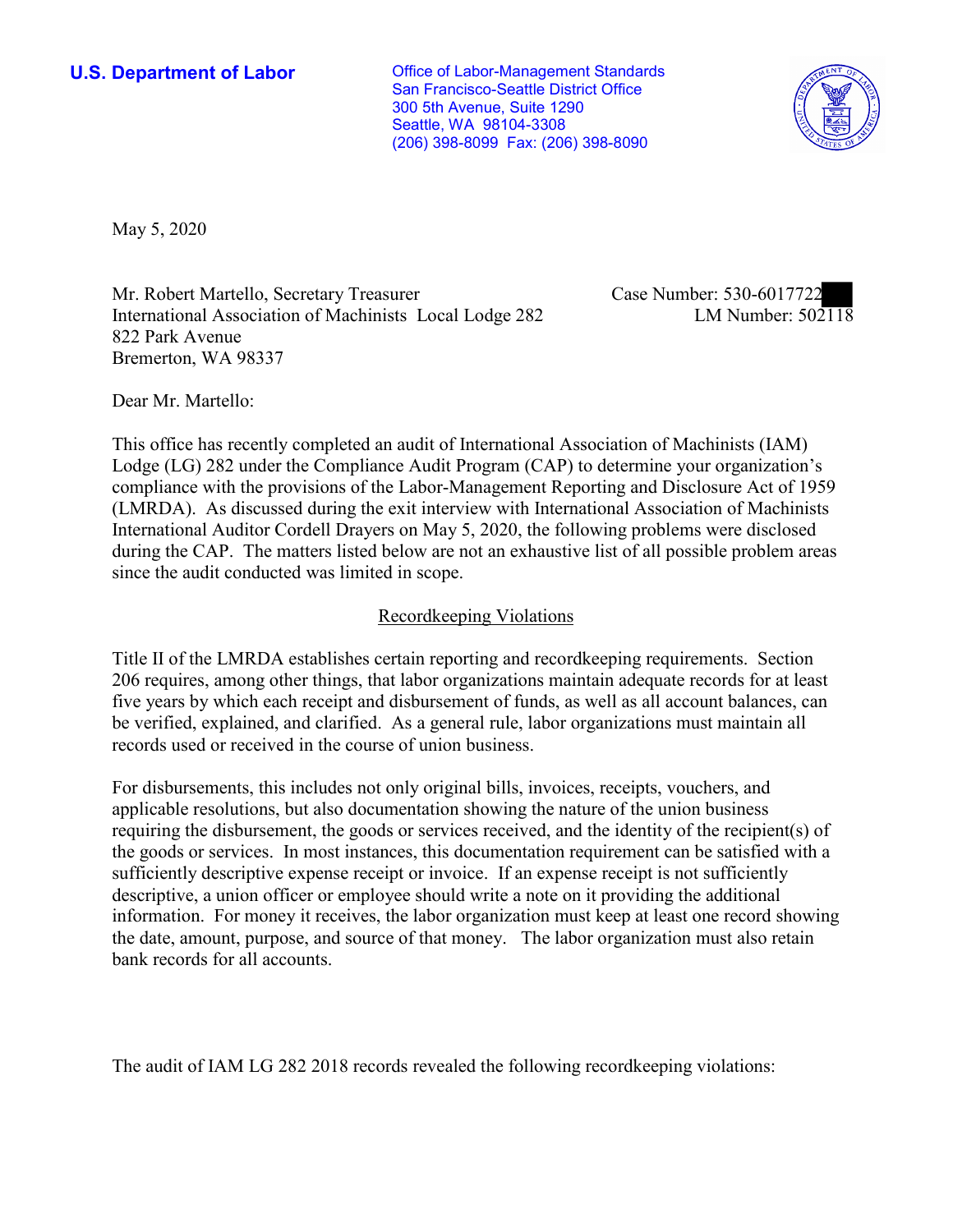Mr. Robert Martello May 5, 2020 Page 2 of 3

### 1. Petty Cash Fund

LG 282 did not retain any documentation for disbursements and deposits made into LG 282's \$100 petty cash fund.

Labor organizations must retain original receipts, bills, and vouchers for all disbursements. The president and treasurer (or corresponding principal officers) of your union, who are required to sign your union's LM report, are responsible for properly maintaining union records.

## 2. LG 282 Officer Salary

LG 282 did not maintain records to verify monthly salaries IAM District Lodge (DL) 160 paid to LG 282 officers, which LG 282 was to reimburse.

The union must keep records that support all disbursements, including salary authorized according to the LG 282 Bylaws, Article IX.

Based on your assurance that LG 282 will retain adequate documentation in the future, OLMS will take no further enforcement action at this time regarding the above violations.

# Reporting Violations

The audit disclosed a violation of LMRDA Section 201(b), which requires labor organizations to file annual financial reports accurately disclosing their financial condition and operations. The Labor Organization Annual Report (Form LM-3) filed by LG 282 for fiscal year ending December 31, 2018, was deficient in the following areas:

### 1. Disbursements to Officers

LG 282 did not report the names of some officers and the total amounts of payments made to them or on their behalf in Item 24 (All Officers and Disbursements to Officers). The union must report in Item 24 all persons who held office during the year, regardless of whether they received any payments from the union. In addition, the union must report most direct disbursements to LG 282 officers and some indirect disbursements made on behalf of its officers in Item 24. A "direct disbursement" to an officer is a payment made to an officer in the form of cash, property, goods, services, or other things of value. See the instructions for Item 24 for a discussion of certain direct disbursements to officers that do not have to be reported in Item 24. An "indirect disbursement" to an officer is a payment to another party (including a credit card company) for cash, property, goods, services, or other things of value received by or on behalf of an officer. However, indirect disbursements for temporary lodging (such as a union check issued to a hotel) or for transportation by a public carrier (such as an airline) for an officer traveling on union business should be reported in Item 48 (Office and Administrative Expense).